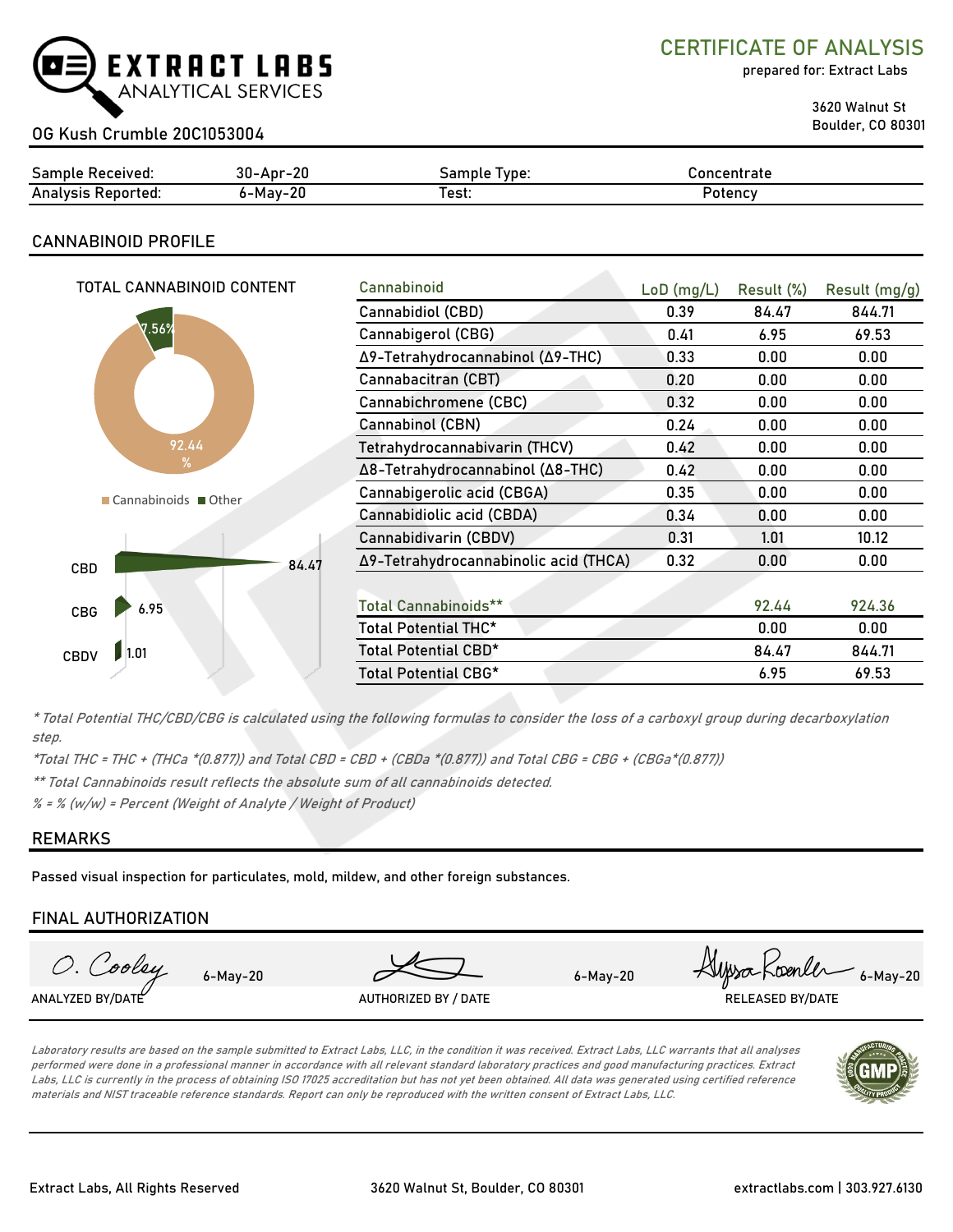

CERTIFICATE OF ANALYSIS

prepared for: Extract Labs

 3620 Walnut St. Boulder, CO 80301

### OG Kush Crumble

| Batch ID:                | 20C1053004  | Received: | 6/30/2020 | Test: | <b>Residual Solvents</b> |
|--------------------------|-------------|-----------|-----------|-------|--------------------------|
| Sample Type:             | Concentrate | Analyzed: | 7/1/2020  |       |                          |
|                          |             |           |           |       |                          |
| <b>RESIDUAL SOLVENTS</b> |             |           |           |       |                          |

| <b>SOLVENT</b>           | <b>REPORTABLE RANGE</b> | <b>RESULT</b> (ppm) |
|--------------------------|-------------------------|---------------------|
| Acetone                  | 100-1000                | 0.00                |
| Acetonitrile             | 100-1000                | 0.00                |
| Benzene                  | $0.2 - 4$               | 0.00                |
| <b>Butanes</b>           | 100-1000                | 0.00                |
| Ethanol                  | 100-1000                | 0.00                |
| Heptane                  | 100-1000                | 0.00                |
| Hexanes                  | $6 - 120$               | 0.00                |
| <b>Isopropyl Alcohol</b> | 100-1000                | 0.00                |
| Methanol                 | 100-1000                | 0.00                |
| Pentane                  | 100-1000                | 0.00                |
| Propane                  | 100-1000                | 0.00                |
| Toluene                  | $18 - 360$              | 0.00                |
| Xylenes                  | 43-860                  | 0.00                |

#### REMARKS

Passed visual inspection for particulates, mold, mildew, and other foreign substances.

#### FINAL AUTHORIZATION

O. Cooley ANALYZED BY/DATE $^\vee$  authorized by / Date and the released by/date released by/date

1-Jul-20 2-Jul-20 2-Jul-20

Laboratory results are based on the sample submitted to Extract Labs, INC, in the condition it was received. Extract Labs, INC warrants that all analyses performed were done in a professional manner in accordance with all relevant standard laboratory practices and good manufacturing practices. Extract Labs, INC is currently in the process of obtaining ISO 17025 accreditation but has not yet been obtained. All data was generated using certified reference materials and NIST traceable reference standards. Report can only be reproduced with the written consent of Extract Labs, INC.